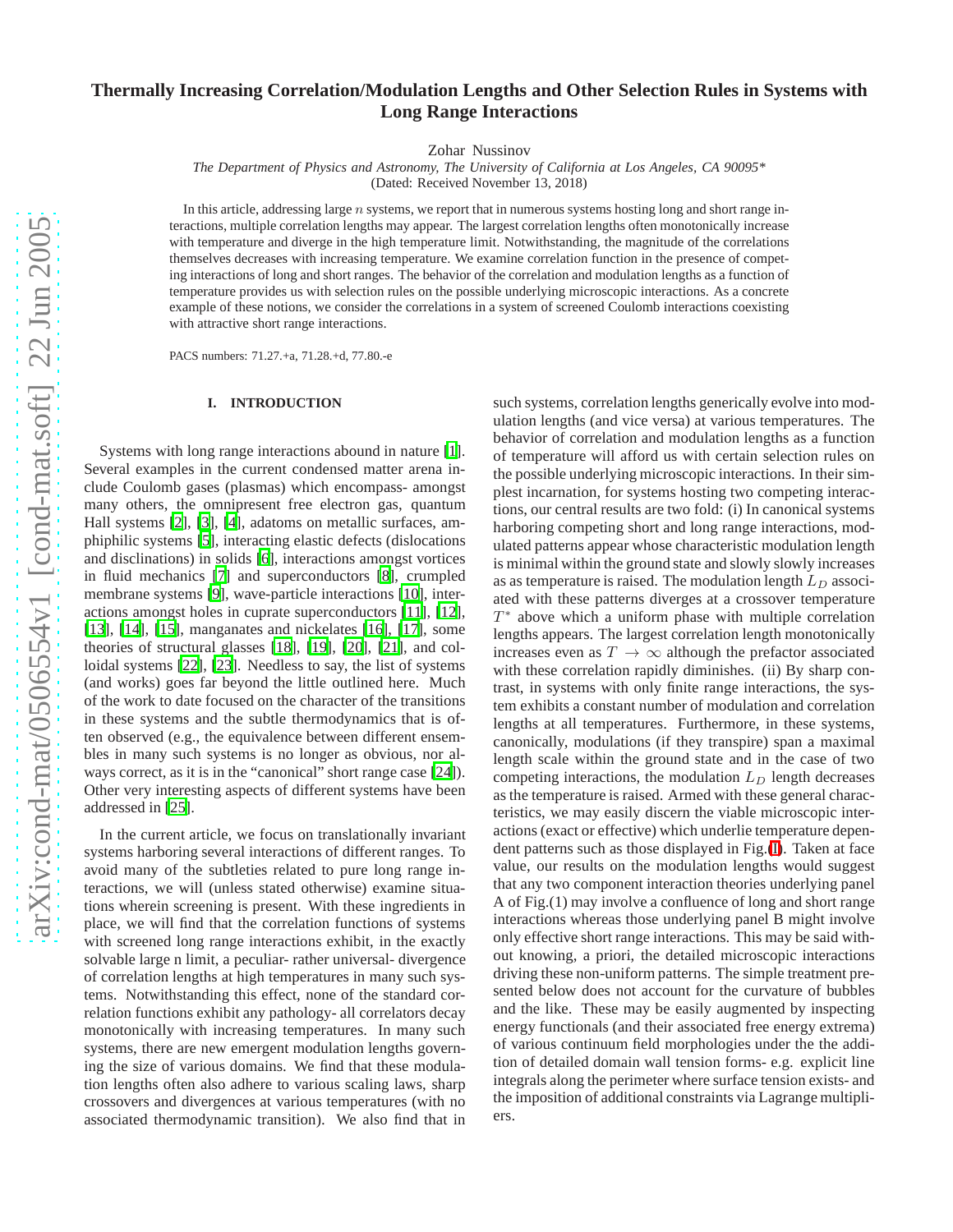

FIG. 1: Reproduced with permission from Science, Ref.[\[9\]](#page-6-7). Reversible "strip out" instability in magnetic and organic thin films. Period  $(L_D)$  reduction under the constraint of fixed overall composition and fixed number of domains leads to elongation of bubbles. Left panel (A) in magnetic garnet films, this is achieved by raising the temperature [labeled in (B) in degrees Celsius] along the symmetry axis,  $H = 0$  (period in bottom panel,  $\sim 10 \mu m$ ) (see Fig. 5). Right panel (B) In Langmuir films composed of phospholipid dimyristolphosphatidic acid (DMPA) and cholesterol (98:2 molar ratio, pH 11), this is achieved by lowering the temperature at constant average molecular density [period in bottom panel,  $\sim 20 \mu m$ ].

## **II. CORRELATION FUNCTIONS IN THE LARGE N LIMIT- GENERAL CONSIDERATIONS**

All of the results reported in this article were computed within the spherical or large n limit [\[26\]](#page-6-24). We focus on translationally invariant systems whose Hamiltonian is given by

$$
H = \frac{1}{2} \sum_{\vec{x}, \vec{y}} V(\vec{x}, \vec{y}) S(\vec{x}) S(\vec{y}). \tag{1}
$$

<span id="page-1-0"></span>Here, the fields  $S(\vec{x})$  may portray classical spins or bosonic fields. The sites  $\vec{x}$  and  $\vec{y}$  lie on a hypercubic lattice of size N of unit lattice constant. In what follows,  $v(\vec{k})$  and  $S(\vec{k})$  will denote the Fourier transforms of  $V(\vec{x} - \vec{y})$  and  $S(\vec{x})$ . For analytic interactions,  $v(|\vec{k}|)$  is a function of  $k^2$  (to avoid branch cuts). The spins satisfy a single global spherical constraint,

$$
\sum_{\vec{x}} \langle S^2(\vec{x}) \rangle = N \tag{2}
$$

<span id="page-1-1"></span>enforced by a Lagrange multiplier  $\mu$  which renders the model quadratic (as both Eqs.[\(1,](#page-1-0) [2\)](#page-1-1) are) and thus solvable, see e.g. [\[12](#page-6-10)]. In the below we report the results for classical fields; the results for bosonic systems are qualitatively the same with additional Matsubara frequency summations in tow.

For our purposes, it suffices to note that the two spin correlator,

$$
G(\vec{x}) \equiv \langle S(0)S(\vec{x}) \rangle = k_B T \int \frac{d^d k}{(2\pi)^d} \frac{e^{i\vec{k}\cdot\vec{x}}}{v(\vec{k}) + \mu}, \qquad (3)
$$

<span id="page-1-2"></span>with  $d$  the spatial dimension. To complete the characterization of the correlation functions at different temperatures, we note that the Lagrange multiplier  $\mu(T)$  is given by the implicit equation  $1 = G(\vec{x} = 0)$  (Eq.[\(2\)](#page-1-1) fused with translational invariance). We now investigate the general character of the correlation functions given by Eq.[\(3\)](#page-1-2) for rotationally invariant systems. If the minimum (minima) of  $v(|\vec{k}|)$  occur(s) at momenta  $q$  far from the Brillouin zone boundaries of the cubic lattice then we may set the range of integration in Eq.[\(3\)](#page-1-2) to be unrestricted. The correlation function is then dominated by the location of the poles (and/or branch cuts) of  $[v(k) + \mu]$ . Specifically, if  $k^{s}[v(\vec{k}) + \mu]$ , with s an integer, is a polynomial

$$
P(z) = \sum_{m=0}^{M} a_m z^m
$$
 (4)

in  $z = k^2$  then, upon insertion into Eq.[\(3\)](#page-1-2) we will find that the correlators generally display a net of M correlation and modulation lengths. At very special temperatures, the Lagrange multiplier  $\mu(T)$  may be such that several poles degenerate into one- thus lowering the number of correlation/modulation lengths at those special temperatures. It is important to emphasize that this multiplicity of roots and thus of correlation/modulation lengths occurs generally for any  $v(k)$  for which  $P(z)$  is a polynomial of degree  $M \geq 2$ - multiple length scales appear irrespective of any competing interactions (alternating or uniform signs in  $k^s v(k)$ ). What underlies multiple length scales is the existence of terms of different ranges (different powers of z in the illustration above)- not frustration.

## **III. GENERAL PRELIMINARIES: SHORT AND LONG RANGE INTERACTIONS**

A screened Coulomb interactions of screening length  $\lambda$  (i.e. a two spin potential  $V = \frac{1}{8\pi} \frac{1}{|\vec{x} - \vec{y}|} e^{-\lambda |\vec{x} - \vec{y}|}$  in  $d = 3$ , and  $V = \frac{1}{4\pi}e^{-\lambda|\vec{x}-\vec{y}|}\ln|\vec{x}-\vec{y}|$  in  $d = 2$ ) has the continuum Fourier transformed interaction kernel  $v(k) = [k^2 + \lambda^{-2}]^{-1}$ . On a hypercubic lattice, the nearest neighbor interactions in real space have the lattice lattice Laplacian

<span id="page-1-3"></span>
$$
\Delta(\vec{k}) = 2\sum_{l=1}^{d} (1 - \cos k_l) \tag{5}
$$

<span id="page-1-4"></span>as their Fourier transform. The real lattice Laplacian

$$
\langle \vec{x} | \Delta | \vec{y} \rangle = \begin{cases} 2d & \text{for } \vec{x} = \vec{y} \\ -1 & \text{for } |\vec{x} - \vec{y}| = 1 \end{cases}
$$
(6)

Notice that  $\langle \vec{x} | \Delta^R | \vec{y} \rangle = 0$  for  $|\vec{x} - \vec{y}| > R$ , where R is the spatial range over which the interaction kernel is non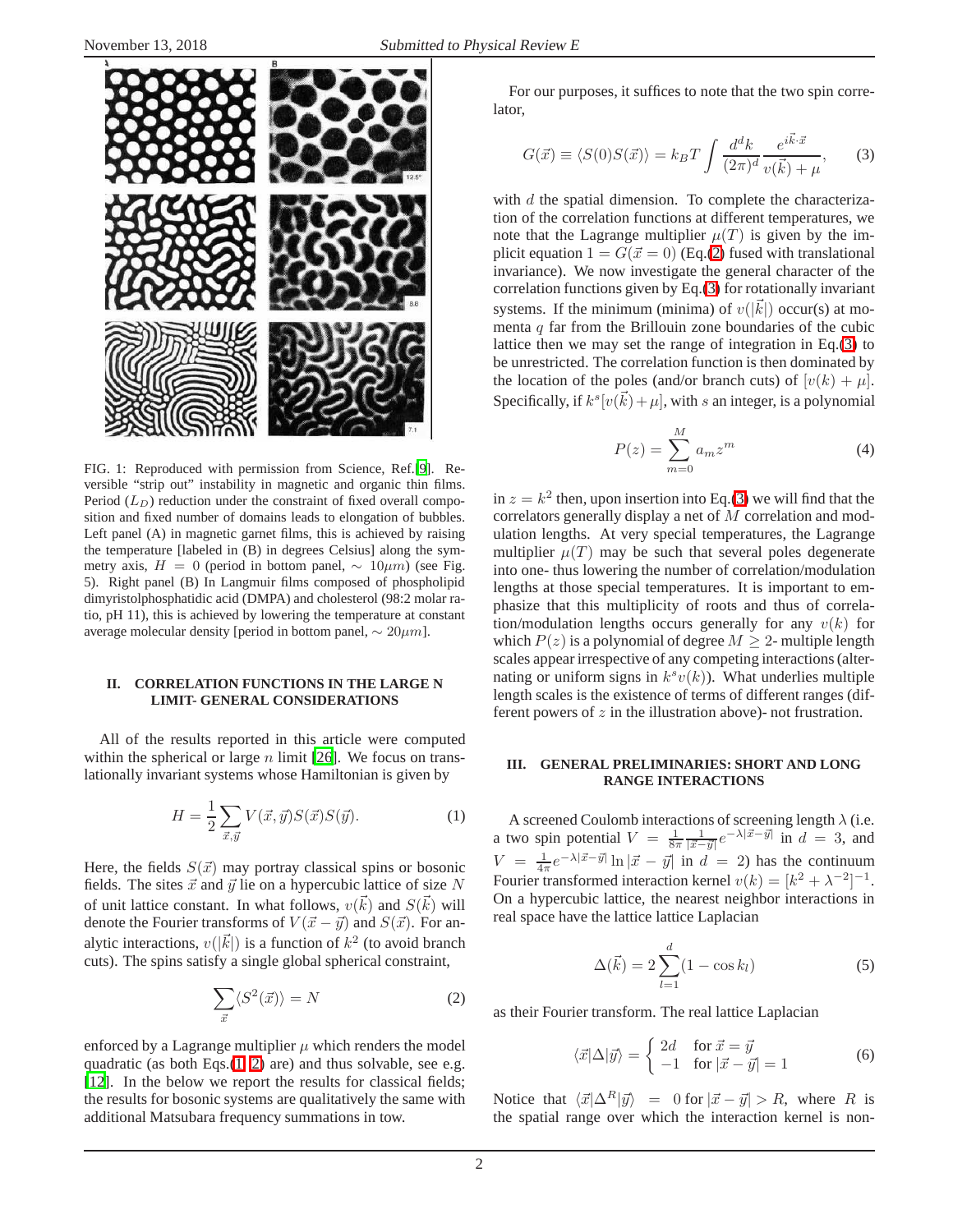vanishing. Eq.[\(6\)](#page-1-3) corresponds to a system is of Range=2,

$$
\langle \vec{x} | \Delta^2 | \vec{y} \rangle = 2d(2d+2) \text{ for } \vec{x} = \vec{y}
$$
  
-4d for  $|\vec{x} - \vec{y}| = 1$   
2 for  $(\vec{x} - \vec{y}) = (\pm \hat{e}_{\ell} \pm \hat{e}_{\ell'})$  where  $\ell \neq \ell'$   
1 for a  $\pm 2\hat{e}_{\ell}$  separation. (7)

In the continuum (small k) limit,  $\Delta \rightarrow z = k^2$ .

For simplicity, many of the examples which we will employ to illustrate the general premise of the behavior of correlations in systems hosting long and short range interactions, the kernel  $v(\vec{k})$  (the Fourier transform of  $V(\vec{x}, \vec{y})$  of Eq.[\(1\)](#page-1-0)) will, in the continuum limit, be a simple function of  $k^2$  or of  $\Delta$  whenever the finite lattice constant is kept.

Simple effects of tension may be emulated via a  $g(\nabla \phi)^2$ term in the Hamiltonian where  $\phi$  is a constant in a uniform domain. Upon Fourier transforming, such squared gradient terms lead to an effective  $k^2$  in the  $\phi$  space kernel. Similarly, the effects of curvature notable in many mixtures and membrane systems are often captured by terms involving  $(\nabla^2 h)$ with  $h$  a variable parameterizing the profile; at times the interplay of such curvature terms with others leads, in the aftermath, to a simple short range  $k^4$  term in the interaction kernel. An excellent review of these issues is addressed in [\[9](#page-6-7)]. Screened dipolar interactions and others may be easily emulated by terms such as  $(k^2 + \lambda^2)^{-p}$  with  $p > 0$ .

#### **IV. MULTIPLE RANGE INTERACTIONS**

We now summarize the situation wherein two dominant interactions compete whenever one of the interactions is of infinite range (albeit being screened) while the other is of finite range (i.e. V strictly vanishes for separations  $|\vec{x} - \vec{y}| > R$ ). Such situations arise in many systems [\[9\]](#page-6-7).

**1**) The high temperature correlation functions are, in many instances, sum of several exponential pieces; e.g. the correlation function

$$
\langle S(\vec{x})S(\vec{y})\rangle = \frac{1}{|\vec{x}-\vec{y}|^{d-2}} \Big(A_1 e^{-|\vec{x}-\vec{y}|/\xi_1} + A_2 e^{-|\vec{x}-\vec{y}|/\xi_2} + \ldots\Big).
$$
 (8)

[At least one of the correlation lengths  $(\xi_i)$  diverges.]

**2**) At low temperatures, translationally frustrated systems with competing interactions on different length scales display modulations (i.e. an oscillatory spatial dependence of the correlation functions), e.g.

$$
\langle S(\vec{x})S(\vec{y})\rangle \sim \frac{\cos(p|\vec{x}-\vec{y}|)}{|\vec{x}-\vec{y}|^{d-2}} e^{-|\vec{x}-\vec{y}|/\xi} + \dots \tag{9}
$$

**3**) When present in systems with frustrating long-range interactions (e.g. the Coulomb Frustrated Ferromagnet originally introduced to portray frustrated charge separation in the cuprates, [\[12\]](#page-6-10), [\[13](#page-6-11)], [\[14](#page-6-12)]) for which, in Eq.[\(1\)](#page-1-0),  $v(k) = k^2 + 1$  $Qk^{-2}$ , the modulation lengths monotonically increase with increasing temperatures. In the specific case of the Coulomb frustrated ferromagnet, the modulation length  $(2\pi/p)$  monotonically increases with temperatures until it diverges at a disorder line temperature  $T^*[13]$  $T^*[13]$ . We find that the near this temperature (i.e. for  $T = T^*$ ), the modulation length scales as  $(T^* - T)^{-1/2}$ . It should be emphasized that this divergence notwithstanding, the system does not exhibit a phase transition at  $T^*$ . The free energy is analytic at this temperature. Nevertheless, the free energy can be made to have a singularity at  $T = T^*$  if the long range interaction is turned off  $(Q = 0)$ this allows us to view the divergence of the modulation length as sparked by a critical point which is "avoided". [\[12\]](#page-6-10),[\[13\]](#page-6-11)

**4**) In most systems, the sum of the number of correlation and the number of modulation lengths is conserved as a function of temperature apart from special crossover temperatures. In the example of the Coulomb Frustrated Ferromagnet, at temperatures higher than this crossover temperatures  $T > T^*$ two correlation lengths appear as in (1). After diverging at  $T = T^*$  the modulation length turns into a correlation length at higher temperatures. All crossovers may be traced by examining the dynamics of the poles and branch cuts of  $1/[v(k)+\mu]$ as the temperature (implicit in  $\mu$ ) is varied. The merger of two or more poles at special temperatures leads to a temporary annihilation of one (or more length) which is generically restored as the temperature is continuously varied.

**5**) In systems with only two finite range interactions (of different scales), the modulation length monotonically decreases with increasing temperatures. This, combined with  $(3)$ , affords a stringent selection rule on the viable interactions underlying various experimentally observed modulation lengths. In canonical systems harboring only finite range interactions, the number of correlation lengths and the number of modulation lengths are both independently conserved at all temperatures (much unlike the case for long range interactions where only the sum of the two is conserved).

Although these characteristics are general, it is useful to provide expressions for specific cases. In what follows, we briefly sketch the behavior when two interactions of two different ranges, appear in unison. In section[\(V\)](#page-2-0), we discuss the case of an infinite range interaction (wherein  $\langle \vec{x} | V | \vec{y} \rangle \neq 0$ for all  $\vec{x} \neq \vec{y}$  screened Coulomb interaction existing side by side with a short range nearest neighbor exchange interaction. We follow, in section[\(VI\)](#page-4-0) by an investigation of a system hosting several finite range interactions. We the consider, in section[\(VII\)](#page-5-1), with brief remarks concerning the behavior in the case of a system in which long range interactions compete. General remarks concerning the possibility of first order transitions (section[\(VIII\)](#page-5-2)) in the modulation length and a rather universal domain length exponent (section $(IX)$ ) conclude the article.

### **V. COEXISTING SHORT AND LONG RANGE INTERACTIONS**

<span id="page-2-0"></span>We begin with the "Screened Coulomb Ferromagnet", capturing the competition between a repulsive screened Coulomb interactions and short range attractions. Here, the Fourier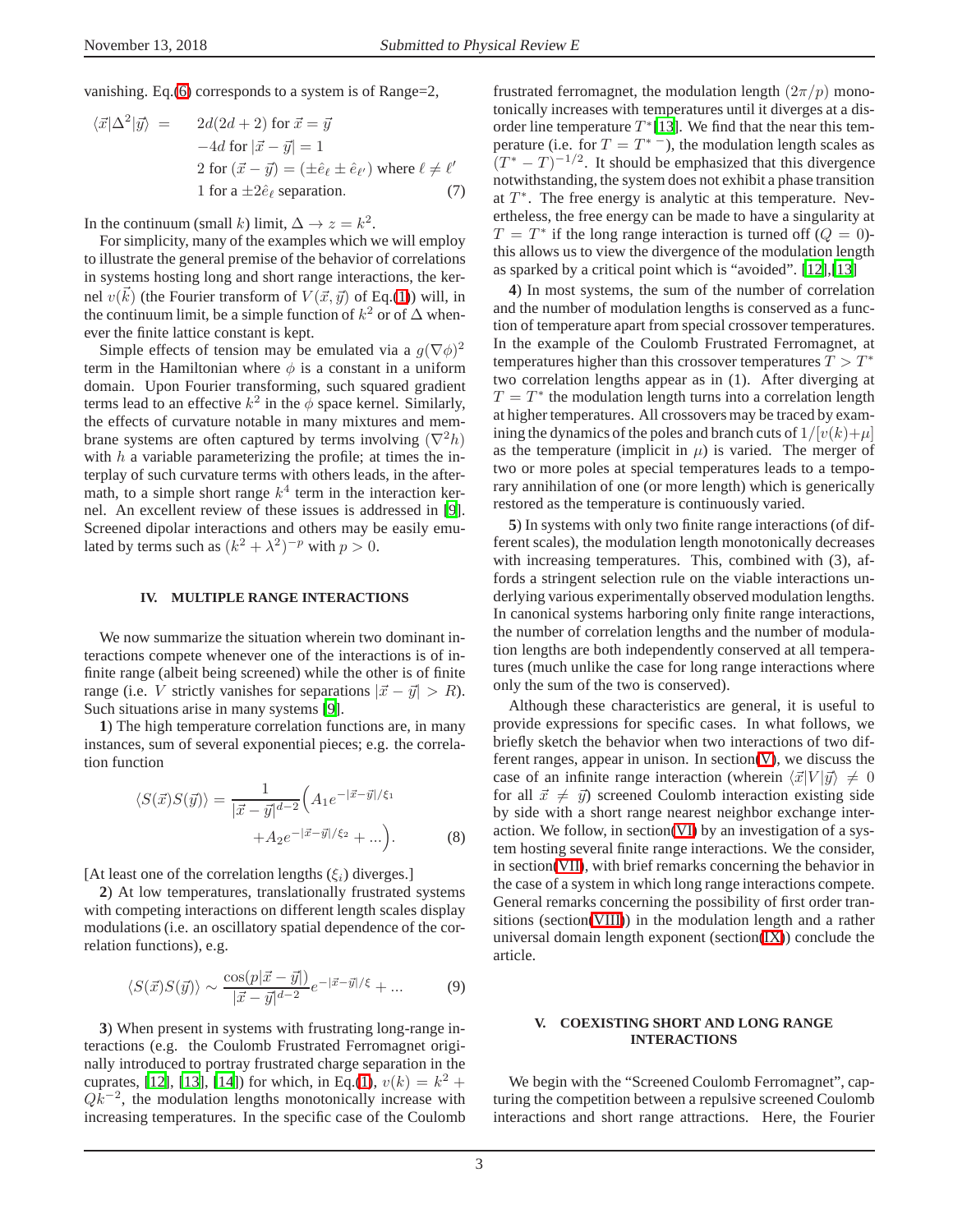<span id="page-3-3"></span>transform of the interaction kernel of Eq.[\(1\)](#page-1-0) is

$$
v(k) = k^2 + \frac{Q}{k^2 + \lambda^2}
$$
 (10)

wherein a screened Coulomb interaction competes with a short range ferromagnetic interaction. Not too surprisingly, such an kernel naturally appears in many systems e.g. screened models of frustrated phase separation in the cuprates [\[11](#page-6-9)]. Here, at high temperatures  $(T > T^*$  wherein a  $T^*$  is given by  $\mu(T^*) = \lambda^2 + 2\sqrt{Q}$ , the pair correlator in dimension  $d = 3$ 

$$
G(\vec{x}) = \frac{k_B T}{4\pi |\vec{x}|} \frac{1}{\beta^2 - \alpha^2}
$$

$$
\times [e^{-\alpha |\vec{x}|} (\lambda^2 - \alpha^2) - e^{-\beta |\vec{x}|} (\lambda^2 - \beta^2)].
$$
 (11)

<span id="page-3-0"></span>Here,

$$
\alpha^2, \beta^2 = \frac{\lambda^2 + \mu \mp \sqrt{(\lambda^2 - \mu)^2 - 4Q}}{2}.
$$
 (12)

For  $T < T^*$ ,

$$
G(\vec{x}) = \frac{k_B T}{8\alpha_1 \alpha_2 \pi |\vec{x}|} e^{-\alpha_1 |\vec{x}|}
$$

$$
\times [(\lambda^2 - \alpha_1^2 + \alpha_2^2) \sin \alpha_2 |\vec{x}| + 2\alpha_1 \alpha_2 \cos \alpha_2 |\vec{x}|] \qquad (13)
$$

<span id="page-3-1"></span>where  $\alpha = \alpha_1 + i\alpha_2 = \beta^*$ . Similarly, in  $d = 2$ , for  $T > T^*$ ,

$$
G(\vec{x}) = \frac{k_B T}{2\pi} \frac{1}{\beta^2 - \alpha^2} [(\lambda^2 - \alpha^2) K_0(\alpha | \vec{x}|)
$$

$$
+(\beta^2 - \lambda^2) K_0(\beta | \vec{x}|)], \qquad (14)
$$

with the Bessel function  $K_0(x) = \int_0^\infty dt \frac{\cos xt}{\sqrt{1+t^2}}$ . Much as in the three dimensional case, the high temperature correlator may be analytically continued to temperatures  $T < T^*$ .

We alert the reader that two correlation lengths appear for  $\mu^2 > 4Q$  (including all unfrustrated screened attractive *Coulomb ferromagnets* (those with  $Q < 0$ )). The evolution of the correlation functions may be traced by examining the dynamics of the poles in the complex  $k$  plane as a function of temperature. At high temperatures, the correlation functions are borne by poles lying on the imaginary axis. In the high temperature limit  $(T \to \infty)$ , one of the poles tends to  $k = 0<sup>+</sup>$  leading to a *divergent correlation length*! No paradoxes are, however, encountered in this limit as the prefactor associated with this correlation length (as seen in Eqs.[\(12,](#page-3-0) [14\)](#page-3-1) tends to zero as  $T \to \infty$  and all correlations decay monotonically with increasing temperature. At  $T = T^*$  the poles merge in pairs at  $k = \pm i \sqrt{\lambda^2 + \sqrt{Q}}$ . Henceforth, at lower temperatures, the poles move off the imaginary axis (leading in turn to oscillations in the correlation functions). The norm of the poles,  $|\alpha| = (Q + \lambda^2 \mu(T))^{1/4}$ , becomes constant in the limit of vanishing screening ( $\lambda = 0$ ) wherein the after merging at  $T = T^*$ , the poles slide along a circle. In the low temperature limit of the unscreened Coulomb ferromagnet, the poles hit the real axis at finite  $k$ , reflecting oscillatory modulations in the ground state. In the presence of screening, the pole trajectories are slightly skewed yet for  $Q > \lambda^4$ ,  $\alpha$  tends to the ground state modulation wavenumber  $\sqrt{\sqrt{Q} - \lambda^2}$ . If the screening is sufficiently large, i.e. if the screening length is shorter than the natural period favored by a balance between the unscreened Coulomb interaction and the nearest neighbor attraction ( $\lambda > Q^{1/4}$ ), then the correlation functions never exhibit oscillations. In such instances, the poles continuously stay on the imaginary axis and, at low temperatures, one pair of poles veers towards  $k = 0$  reflecting the uniform ground state of the heavily screened system. In Figs.[\(2](#page-4-1)[,3\)](#page-4-2), the evolution of the pole locations in traced at different temperatures  $(T > T^*, T < T^*)$  in the limit of weak screening. To summarize the observed physics at hand, at high temperatures  $G(x)$ is a sum of two decaying exponentials (one of which has a correlation length which diverges in the high temperature limit). For  $T < T^*$  in under-screened systems, one of the correlation lengths transforms into a modulation length characterizing low temperature oscillations. At the cross-over temperature  $T^*$ , the modulation length is infinite. As the temperature is progressively lowered, the modulation length decreases in size- until it reaches its ground state value. Connoisseurs may recognize  $T^*(Q, \lambda)$  as a "disorder line" like temperature.

An analytical thermodynamic crossover does occur at  $T =$  $T^*$ . A large *n* calculation of the free energy via equipartition reveals that the internal energy per partice

$$
\frac{U}{N} = \frac{1}{2}(k_B T - \mu),
$$
\n(15)

To ascertain a crossover in  $U$  and that in other thermodynamic functions, the forms of  $\mu$  both above and below  $T^*$  may be easily gleaned from the spherical normalization condition to find that the real valued functional form of  $\mu(T)$  changes [\[27](#page-6-25)].

We note, in passing, that the system orders at  $T = T_c$  given by

$$
\frac{1}{k_B T_c} = \int \frac{d^d k}{(2\pi)^d} \frac{1}{v(\vec{k}) - v(\vec{q})}.
$$
 (16)

<span id="page-3-2"></span>Here, for  $Q > \lambda^4$ , the modulus of the minimizing (ground state) wavenumber ( $|\vec{q}|$ ) is given by

$$
q = \frac{2\pi}{L_D^g} = \sqrt{\sqrt{Q} - \lambda^2},\tag{17}
$$

with  $L_D^g$  the ground state modulation length. Associated with this wavenumber is the kernel  $v(\vec{q}) = 2\sqrt{Q} - \lambda^2$  to be inserted in Eq.[\(16\)](#page-3-2) for an evaluation of the critical temperature  $T_c$ . Similarly, the ground state wavenumber  $\vec{q} = 0$  whenever  $Q \leq \lambda^4$ . Needless to say, whenever  $Q > \lambda^4$  and modulations transpire for temperatures  $T < T^*$ , the critical temperature at which the chemical potential of Eq.[\(3\)](#page-1-2),  $\mu(T_c) = \lambda^2 - 2\sqrt{Q}$ , is lower than the crossover temperature  $T^*$  (given by  $\mu(T^*) = \lambda^2 + 2\sqrt{Q}$ ) at which modulations first start to appear. The Yukawa Ferromagnet is found to have  $T_c(Q = \overline{\lambda}^4) > 0$  in  $d > 4$  and in any dimension  $T_c(Q > \lambda^4) = 0$ . For small finite *n* a first order Brazovskii transition may replace the continuous transition occurring at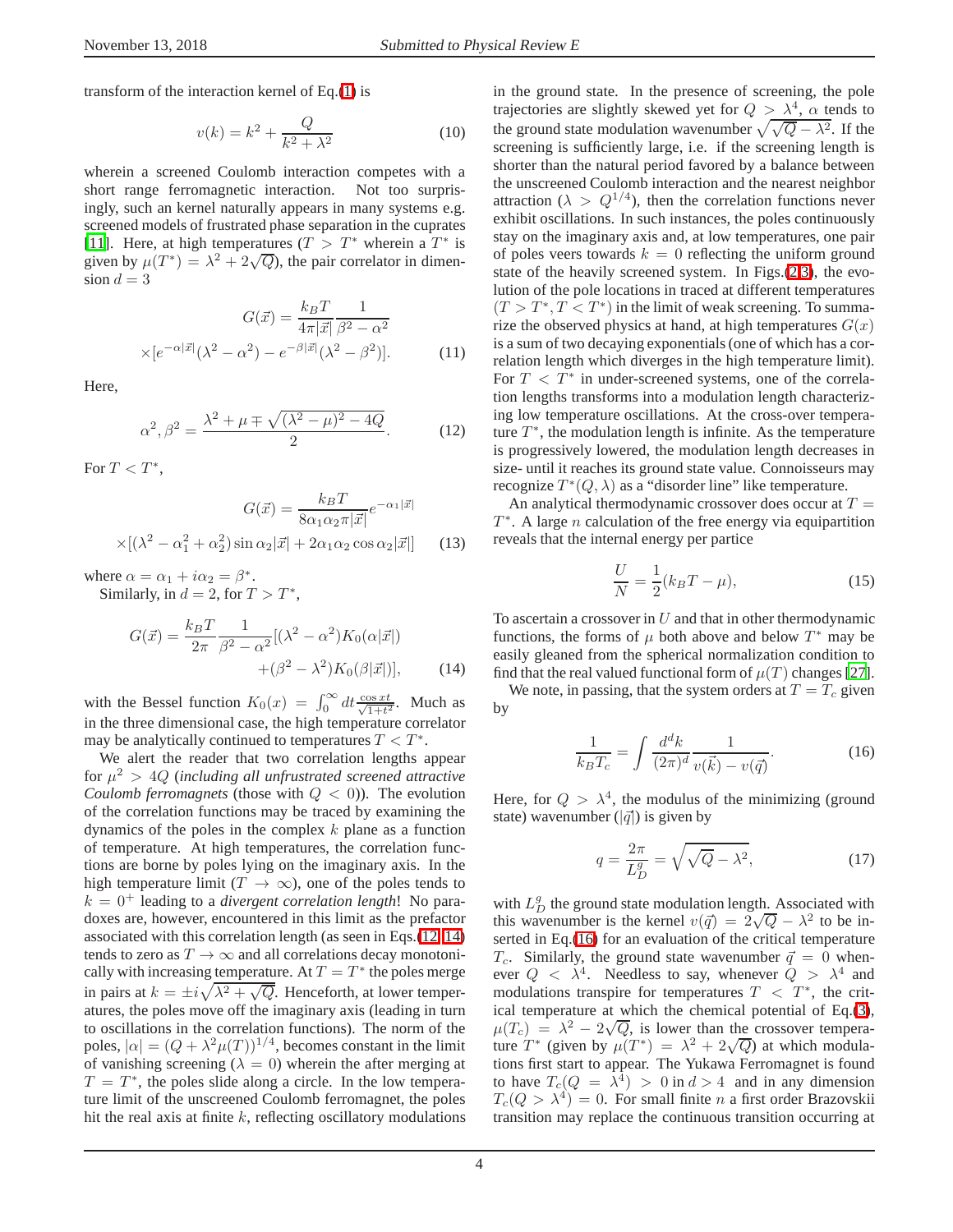$T_c$  within the large n limit [\[28](#page-6-26)]. Depending on parameter values such an equilibrium transition may or may not transpire before a possible glass transition may occur [\[19](#page-6-17)].

# **VI. MULTIPLE SHORT RANGE INTERACTIONS**

<span id="page-4-0"></span>Our central thesis is that in many models in which short range interactions compete with one another, the modulation length always varies with temperature. This is in contrast to in systems with infinite range interactions wherein the modulation length increases as temperature is raised.

We now illustrate this general premise by a few examples: (i) With the conventions of the Fourier transformed kernel of Eq.[\(1\)](#page-1-0) and Eqs.( [5,](#page-1-4) [6\)](#page-1-3), the Fourier transformed interaction kernel

$$
v(\vec{k}) = [\Delta^3 - \Delta_0^3]^2 \tag{18}
$$

corresponds to a finite range interaction linking sites which are, at most, six lattice units apart. In what follows we employ the shorthand  $c \equiv (\mu - \mu_{min})$  with  $\mu_{min} = \Delta_0^6$ . The poles,  $\{\Delta_{\alpha}^{\pm}\}_{\alpha=1}^{3}$ , of the correlator  $G(\vec{k}) = k_B T[c + v(\vec{k})]^{-1}$  are given by

$$
[\Delta_0^3 \pm i\sqrt{c}]^{1/3} \exp(2\pi\alpha i/3).
$$
 (19)

In the complex plane, the poles  $\{\Delta_{\alpha}^{\pm}\}\$ lie on the vertices of a hexagon. There exist, at least, two poles with different values of  $|Im{k_i}\rangle$  leading to, at least, two different correlation lengths,  $\xi_i = |Im{k_i}|^{-1}$  at all temperatures (and apart from special degenerate usually to three correlation lengths). The existence of multiple correlation lengths  $\{\xi_i\}$  are the rule in systems of multiple range interactions- including unfrustrated systems with no competing interactions. Their presence (as well as the existence of multiple modulation lengths) enriches the scope of possible scaling functions, allowing us to construct a greater multitude of scaling functions  $F(\Gamma; {\xi_i}, {\{L_{D;i}\}})$ , with  $\Gamma$  a set of external parameters, than those present in standard critical systems where only one length (a single correlation length) sets the scale. For a finite ranged interaction kernel  $V$  which is a general polynomial of the lattice Laplacian  $\Delta$ , the system possesses several modulation lengths and several correlation lengths at all temperatures; barring few exceptions - their net number is conserved as temperature is varied. Generically, for a finite ranged interaction which is a polynomial in the Lattice Laplacian  $\Delta$ , the system possesses a fixed number of correlation lengths and a fixed number of modulation lengths; there is no sharp analogue of  $T_i$  wherein modulation lengths turn into correlation lengths. Such multiple correlation lengths often present for such kernels  $v(\vec{k})$  which are functions of the lattice Laplacian  $\Delta$  are accompanied by a  $T_c$  discontinuity (an "avoided critical point" [\[12\]](#page-6-10), [\[13\]](#page-6-11)) in sufficiently high dimension when appropriate competition is present to allow real roots  $0 < {\{\Delta_i\}} < 4d$  when  $\mu = \mu_{min}$ . All cross-over temperatures  $[T_{i=1,2,...,p}]$  (including low dimensional systems which possess no critical behavior for zero frustration), at which correlation lengths disappear and turn into modulation lengths,



<span id="page-4-1"></span>FIG. 2: The location of the poles in the complex k plane at high temperatures for competing long range-short range interactions (e.g. for temperatures  $T > T^*$  the model of Eq.[\(10\)](#page-3-3) describing screened Coulomb repulsions competing with short range attractions).



<span id="page-4-2"></span>FIG. 3: The location of the poles at low temperatures for competing long range-short range interactions (e.g. the system of Eq.[\(10\)](#page-3-3) at temperatures  $T_c < T < T^*$ ). At T is lowered the poles approach from both sides the real axis (the inverse correlation lengththe height along the imaginary k axis- decreases. At  $T_c$ , the poles unite in pairs on the positive and negative portions of the real axis.

tend continuously to the avoided critical temperature (or its analytic continuation for low dimensions - in high dimensions such an "avoided critical temperature" [\[12\]](#page-6-10), [\[13\]](#page-6-11) becomes critical for zero frustration). These crossover temperatures  $[T_{i=1,2,...,p}]$  are more dramatic for non-analytic functions of ∆ such as the frustrated screened Coulomb interaction investigated in Section[\(V\)](#page-2-0), wherein the domain length diverges.

(ii) We next consider a very prototypical interaction kernel appearing, amongst others, in amphiphile problems and crumpled elastic membrane systems, see e.g. [\[9](#page-6-7)]. For the short-range (Teubner-Strey) correlator

$$
G^{-1}(\vec{k}) = a_2 + c_1 k^2 + c_2 k^4,
$$
 (20)

it is a simple matter to show that

$$
G(\vec{x}) \sim \frac{\sin \kappa x}{\kappa x} \exp[-x/\xi],\tag{21}
$$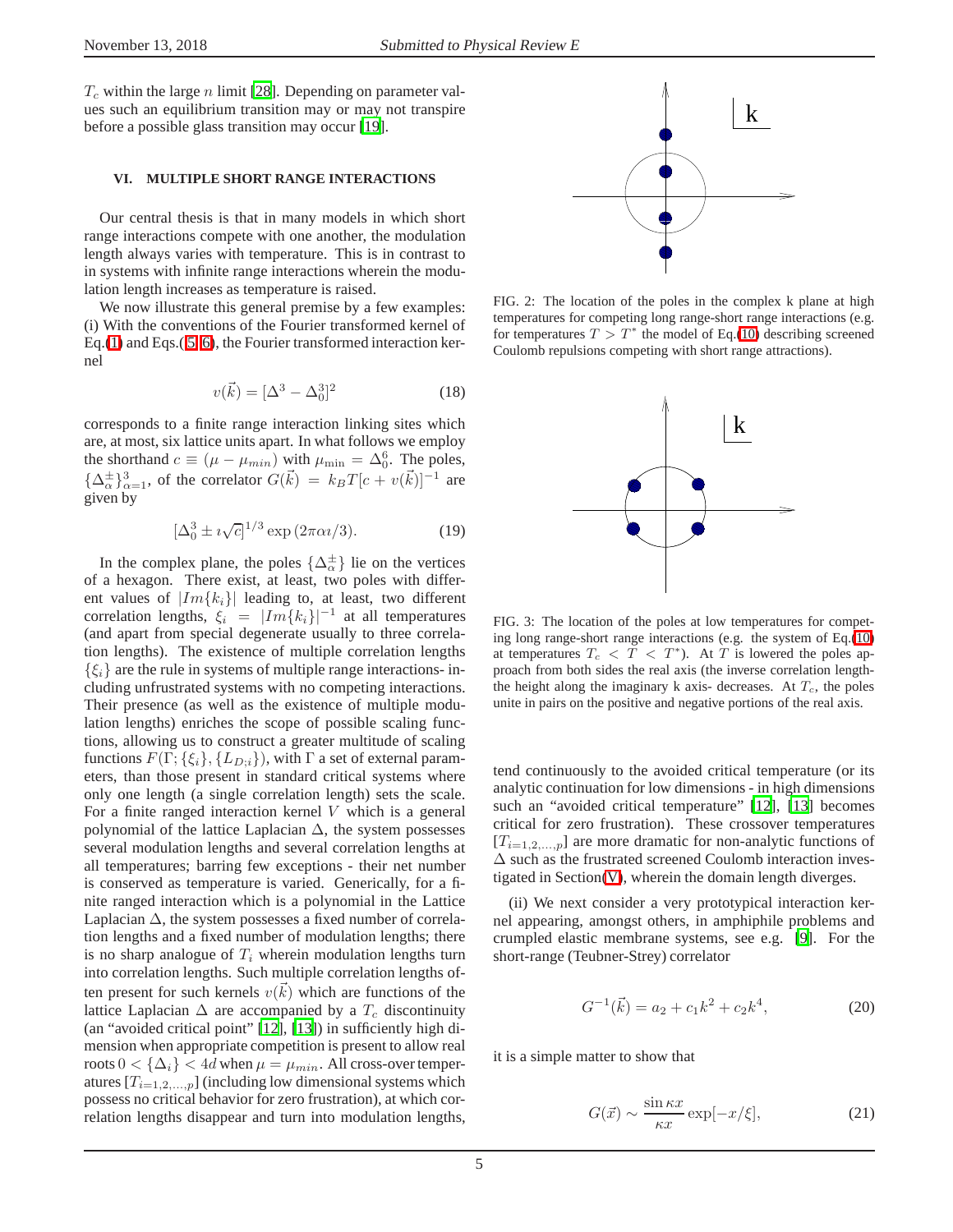where

$$
\kappa = \sqrt{\frac{1}{2}\sqrt{\frac{a_2}{c_2} - \frac{c_1}{4c_2}}}
$$

$$
\xi^{-1} = \sqrt{\frac{1}{2}\sqrt{\frac{a_2}{c_2} + \frac{c_1}{4c_2}}}.
$$
(22)

In amphiphilic systems  $a_2$  and  $c_{1,2}$  are functions of amphiphile concentration (as well as temperature).

The above two examples reaffirm out claim that in many simple thermodynamical models, short range interactions, the modulation length (if it exists) typically increases as the temperature is lowered. The converse typically occurs in systems hosting competing infinite range and finite range interactions.

When, in the notation of the Fourier transformed kernel of Eq.[\(1\)](#page-1-0),  $v(\vec{k}) = k^4$ ,

$$
G(\vec{x}) = -\frac{1}{4\pi x\sqrt{\mu}} \exp\left[-x/\xi\right] \sin \kappa x.
$$
 (23)

Thus within the spherical model of this range two system with a sole overall ferromagnetic interaction ( $v(\vec{k}) = k^4$ ) will display thermally induced oscillations. At  $T = 0$  the (ferromagnetic) ground state is unmodulated.

### **VII. MULTIPLE LONG RANGE INTERACTIONS**

<span id="page-5-1"></span>A different behavior is seen when two long range interactions compete (e.g.  $v(k) = Ak^{-2} + Bk^{-4}$  with  $A < 0$  and  $B > 0$ ). In such instances, modulations are present at all temperatures. Moreover, by sharp contrast to the competing long-range and short range interactions investigated earlier, within the large  $n$  limit, the modulations become more and more acute with a length which tend to zero in the high temperature limit.

### **VIII. FIRST ORDER TRANSITIONS IN THE MODULATION LENGTH**

<span id="page-5-2"></span>In the examples furnished above and several of our general maxims in the introduction, we focused on systems in which only two interactions of different ranges exist in a single system. In these systems, we found within the large  $N$  limit that the modulation lengths were always monotonic in temperature. Needless to say, this need not be the case yet within the large  $n$  limit this generally requires the existence of interactions spanning more ranges. The ground state modulation lengths (the reciprocals of Fourier modes  $\{\vec{q}_i\}$  minimizing the interaction kernel) need not be continuous as a function of the various parameters: a "first order transition" in the value of the

ground state modulation lengths can occur. Such a possibility is quite obvious and need not be expanded upon in depth. Consider, for instance, the Range=3 interaction kernel

$$
v(\vec{k}) = a[\Delta + \epsilon] + \frac{1}{2}b[\Delta + \epsilon]^2 + \frac{1}{3}c[\Delta + \epsilon]^3, \qquad (24)
$$

with  $[0 < \epsilon \ll 1]$  and  $c > 0$ . If  $a > 0$  and  $b < 0$ , then there are three minima, i.e.  $[\Delta + \epsilon] = 0$  and  $[\Delta + \epsilon] = \pm m_+^2$  where  $m_+^2 = \frac{1}{2c}[-b+\sqrt{b^2-4ac}]$ . the locus of points in the  $\frac{1}{ab}$  plane where the three minima are equal is determined by  $v(\vec{k}) = 0$ , which leads to  $m^2 + \frac{4a}{b}$ . Thus,  $b = -4\sqrt{ca/3}$  is a line of "first order transitions",in which the minimizing  $[\Delta + \epsilon]$  (and thus the minimizing wavenumbers) changes discontinuously by an amount  $\Delta m = (-\frac{4a}{b})^{1/2} = (\frac{3a}{c})^{1/4}$ .

### **IX. A UNIVERSAL DOMAIN LENGTH EXPONENT**

<span id="page-5-3"></span>Invoking the normalization condition  $G(\vec{x} = 0) = 1$  in Eq.[\(3\)](#page-1-2), we find that given the competing screened Coulomb and short range attraction of Eq.[\(10\)](#page-3-3) and more general kernels  $v(\vec{k})$  in which infinite-range interactions augment finite ones, in any problem in which the crossover temperature  $T^*$ is finite, the modulation length

$$
L_D \sim (T^* - T)^{-\nu_L},
$$
\n(25)

with the (large *n*) domain length exponent  $\nu_L = 1/2$  in any dimension d.

## **X. CONCLUSIONS**

In conclusion, our major finding is a general evolution of modulation and correlation lengths as a function of temperature in different classes of systems, those harboring infinite range (including screened) interactions and those having only short range interactions. These "selection rules" impose constraints on candidate theories describing a system in which the empirical behavior of modulation lengths is known. We further elucidated on the peculiar thermal evolution of the multiple correlation lengths in many systems having long range interactions, the largest of which may increase monotonically in temperature (even as  $T \to \infty$ ).

It is a pleasure to acknowledge many discussions with David Andelman, Lincoln Chayes, Daniel Kivelson, Steven Kivelson, Joseph Rudnick, Gilles Tarjus, and Peter Wolynes.

\* Current address: Theoretical Division, Los Alamos National Laboratory, Los Alamos, NM 87545, USA

<span id="page-5-0"></span><sup>[1]</sup> T. Dauxios, S. Ruffo, E. Arimondo, M. Wilkens (Eds.), "Dynamics and Thermodynamics of Systems with Long Range In-

teractions", Lecture Notes in Physics, **602**, Springer (2002)